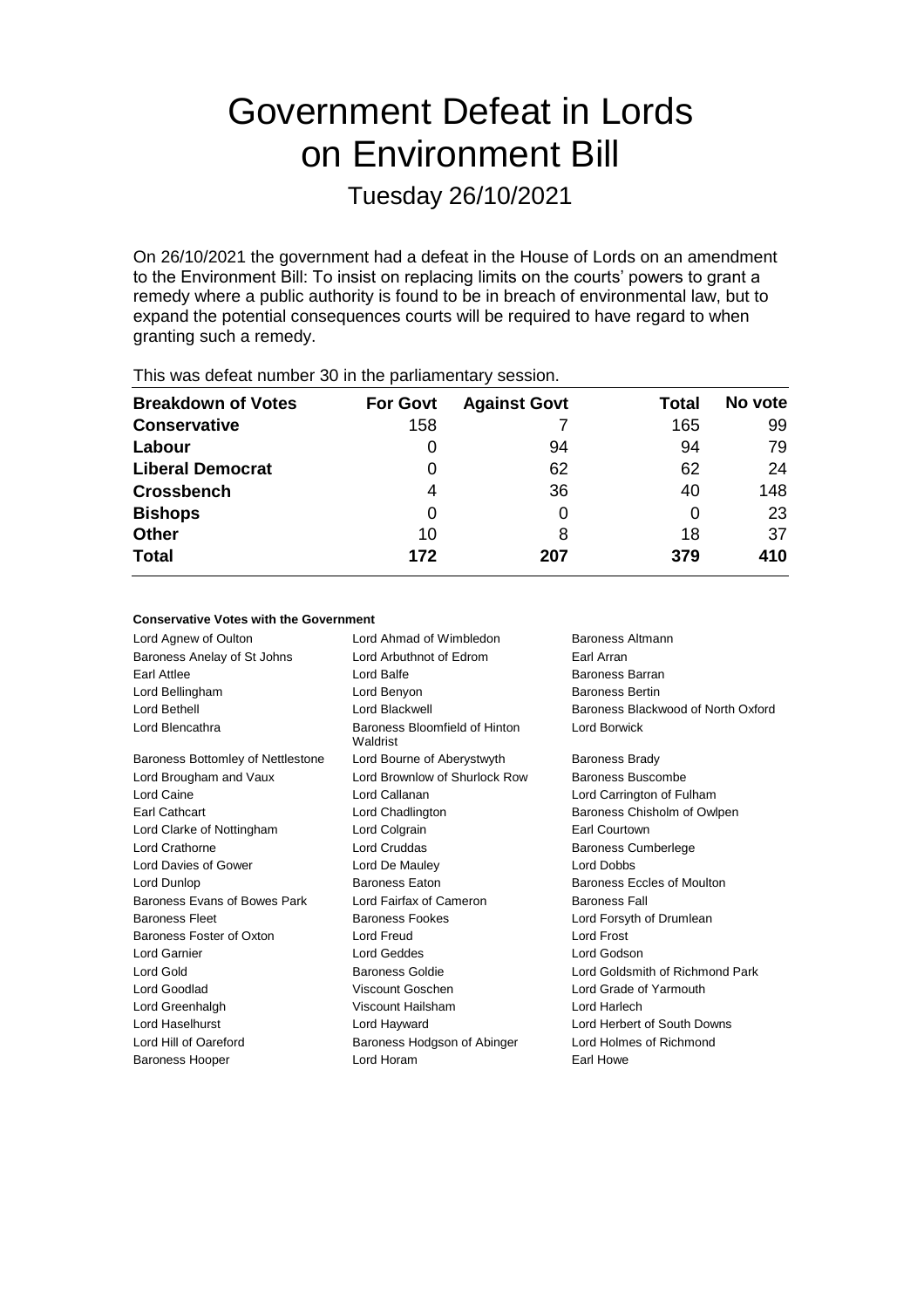Lord Kamall Lord King of Bridgwater Lord Kirkham Lord Kirkhope of Harrogate Lord Lamont of Lerwick Lord Lancaster of Kimbolton Lord Lang of Monkton Lord Leigh of Hurley Lord Lexden Lord Lilley Earl Lindsay Lord Lingfield Lord Lucas **Lord Mancroft Baroness Manzoor Lord Mancroft Baroness Manzoor** Lord Marland Lord Marlesford Lord McColl of Dulwich Baroness McGregor-Smith Lord McInnes of Kilwinning Lord McLoughlin Lord Mendoza **Baroness Meyer** Baroness Meyer **Baroness Mobarik** Baroness Mone **Baroness Montrose** Baroness Morris of Bolton Lord Moylan Lord Moynihan Lord Naseby Baroness Neville-Rolfe **Baroness Noakes** Lord Norton of Louth Lord O'Shaughnessy Lord Offord of Garvel Lord Parkinson of Whitley Bay Lord Patten **Baroness Pidding Lord Polak** Lord Polak Lord Popat **Lord Porter of Spalding** Lord Reay Baroness Redfern **Viscount Ridley Lord Risby** Lord Robathan Baroness Sanderson of Welton Lord Sandhurst Lord Sassoon **Baroness Sater** Baroness Scott of Bybrook Lord Sherbourne of Didsbury Lord Shinkwin Lord Smith of Hindhead Lord Spencer of Alresford Baroness Stedman-Scott Lord Sterling of Plaistow Lord Stewart of Dirleton Baroness Stowell of Beeston Lord Strathclyde Baroness Stroud **Baroness Sugg Community** Baroness Sugg **Lord Suri** Lord Taylor of Holbeach Lord True Lord Tugendhat Lord Udny-Lister Lord Vaizey of Didcot Baroness Vere of Norbiton Lord Wei Lord Wharton of Yarm Lord Willetts Baroness Williams of Trafford Lord Wolfson of Tredegar Baroness Wyld Lord Young of Cookham Viscount Younger of Leckie

Lord Hunt of Wirral Lord James of Blackheath Baroness Jenkin of Kennington

#### **Conservative Votes against the Government**

Lord Randall of Uxbridge

Earl Caithness Lord Deben Lord Duncan of Springbank

Baroness Seccombe **Lord Selkirk of Douglas** Baroness Shackleton of Belgravia Lord Sharpe of Epsom Cord Sheikh Baroness Shephard of Northwold

Lord Framlingham **Lord Mackay of Clashfern** Baroness McIntosh of Pickering

#### **Labour Votes with the Government**

# **Labour Votes against the Government**

Lord Bach Baroness Bakewell Lord Bassam of Brighton Lord Berkeley **Baroness Blake of Leeds** Baroness Blower Lord Blunkett Lord Boateng Lord Bradley Lord Bragg **Lord Brooke of Alverthorpe** Baroness Bryan of Partick Lord Campbell-Savours **Lord Carter of Coles** Baroness Chakrabarti Baroness Chapman of Darlington Lord Coaker Lord Coaker Lord Collins of Highbury Baroness Corston Baroness Crawley Lord Cunningham of Felling Lord Davies of Brixton **Lord Davies of Oldham** Baroness Donaghy Lord Donoughue Baroness Drake Lord Dubs Lord Elder Lord Falconer of Thoroton Lord Faulkner of Worcester Lord Foulkes of Cumnock **Baroness Gale** Baroness Golding Baroness Golding Lord Grantchester Lord Grocott Viscount Hanworth Lord Harris of Haringey **Lord Haworth Lord Haworth** Baroness Hayman of Ullock Baroness Hayter of Kentish Town Baroness Healy of Primrose Hill Lord Hollick Lord Howarth of Newport Lord Hunt of Kings Heath Baroness Jones of Whitchurch Lord Kennedy of Southwark **Lord Khan of Burnley Communist Clarendon** Baroness Lawrence of Clarendon Lord Layard Lord Lennie Lord Liddle Baroness Lister of Burtersett Lord Maxton Lord McAvoy

Baroness Adams of Craigielea Lord Adonis **Baroness Armstrong of Hill Top**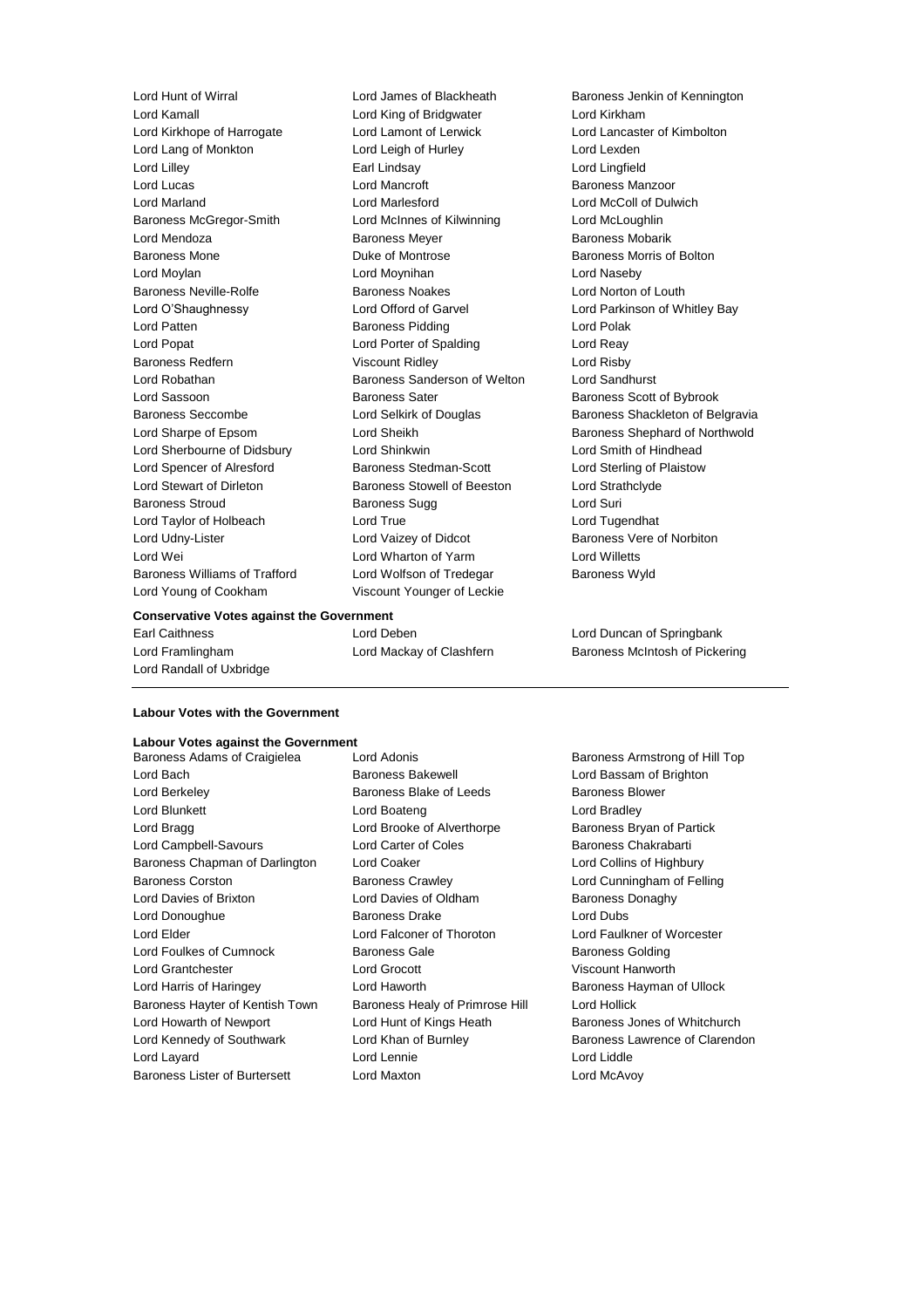- Lord McConnell of Glenscorrodale Lord McKenzie of Luton Lord McNicol of West Kilbride Baroness Merron **Baroness Morton Lord Monks Baroness Morgan of Huyton** Baroness Morris of Yardley **Baroness Nye Baroness Network** Baroness Pitkeathley Baroness Primarolo Baroness Quin Baroness Ramsay of Cartvale Baroness Rebuck **Baroness Ritchie of Downpatrick** Lord Robertson of Port Ellen Lord Rosser Baroness Sherlock Lord Sikka Baroness Smith of Basildon Lord Snape Corresponding Viscount Stansgate Lord Stevenson of Balmacara Baroness Taylor of Bolton Lord Tomlinson Lord Touhig Lord Triesman Lord Tunnicliffe Baroness Warwick of Undercliffe Lord Watson of Invergowrie Lord Watts Lord West of Spithead Baroness Wheeler Baroness Whitaker Lord Whitty Baroness Wilcox of Newport Lord Winston Baroness Young of Old Scone
	-
- 

#### **Liberal Democrat Votes with the Government**

## **Liberal Democrat Votes against the Government**

Baroness Barker **Communist Communist Communist Communist Communist Communist Communist Communist Communist Communist Communist Communist Communist Communist Communist Communist Communist Communist Communist Communist Commu** Baroness Bonham-Carter of Yarnbury Baroness Brinton Lord Campbell of Pittenweem Lord Chidgey **Lord Dholakia** Baroness Doocey **Lord Dholakia** Baroness Doocey Lord Foster of Bath **Lord Fox** Lord Fox **Baroness Garden of Frognal** Lord German **Lord Goddard of Stockport** Baroness Grender Baroness Hamwee **Baroness Harris of Richmond** Lord Hussain Baroness Hussein-Ece **Baroness** Janke Baroness Janke Baroness Jolly Lord Jones of Cheltenham Baroness Kramer Baroness Ludford Lord Marks of Henley-on-Thames Lord McNally Lord Newby Baroness Northover Lord Oates Lord Paddick Lord Palmer of Childs Hill Baroness Parminter Baroness Pinnock Baroness Randerson Lord Razzall Lord Redesdale Lord Rennard Baroness Scott of Needham Market Lord Scriven Lord Sharkey **Baroness Sheehan** Lord Shipley **Lord Shipley** Baroness Smith of Newnham Lord Stoneham of Droxford Lord Storey Lord Strasburger Lord Stunell Lord Taverne Lord Taylor of Goss Moor Lord Teverson Lord Thomas of Gresford Baroness Thomas of Winchester Baroness Thornhill Lord Tope Baroness Tyler of Enfield **Lord Tyler** Lord Tyler **Baroness Walmsley** Lord Willis of Knaresborough Lord Wrigglesworth

Lord Addington Lord Allan of Hallam Baroness Bakewell of Hardington Mandeville

# **Crossbench Votes with the Government**

Lord Broers Lord Carrington Lord Craig of Radley Lord McDonald of Salford

**Crossbench Votes against the Government**

Baroness Brown of Cambridge Lord Butler of Brockwell Lord Cameron of Dillington Lord Chartres **Earl Clancarty Example 20** Viscount Craigavon Lord Crisp Lord Cromwell Baroness D'Souza Baroness Falkner of Margravine Lord Greenway Lord Hannay of Chiswick Lord Harries of Pentregarth Baroness Hayman Lord Hope of Craighead Lord Judge Lord Kakkar Lord Krebs Lord Londesborough **Baroness Masham of Ilton** Lord Mawson Baroness Meacher Baroness O'Loan Lord Pannick Lord Patel Baroness Prashar Lord Ricketts Lord Russell of Liverpool Lord Trees Lord Vaux of Harrowden

Lord Aberdare Lord Alton of Liverpool Lord Anderson of Ipswich